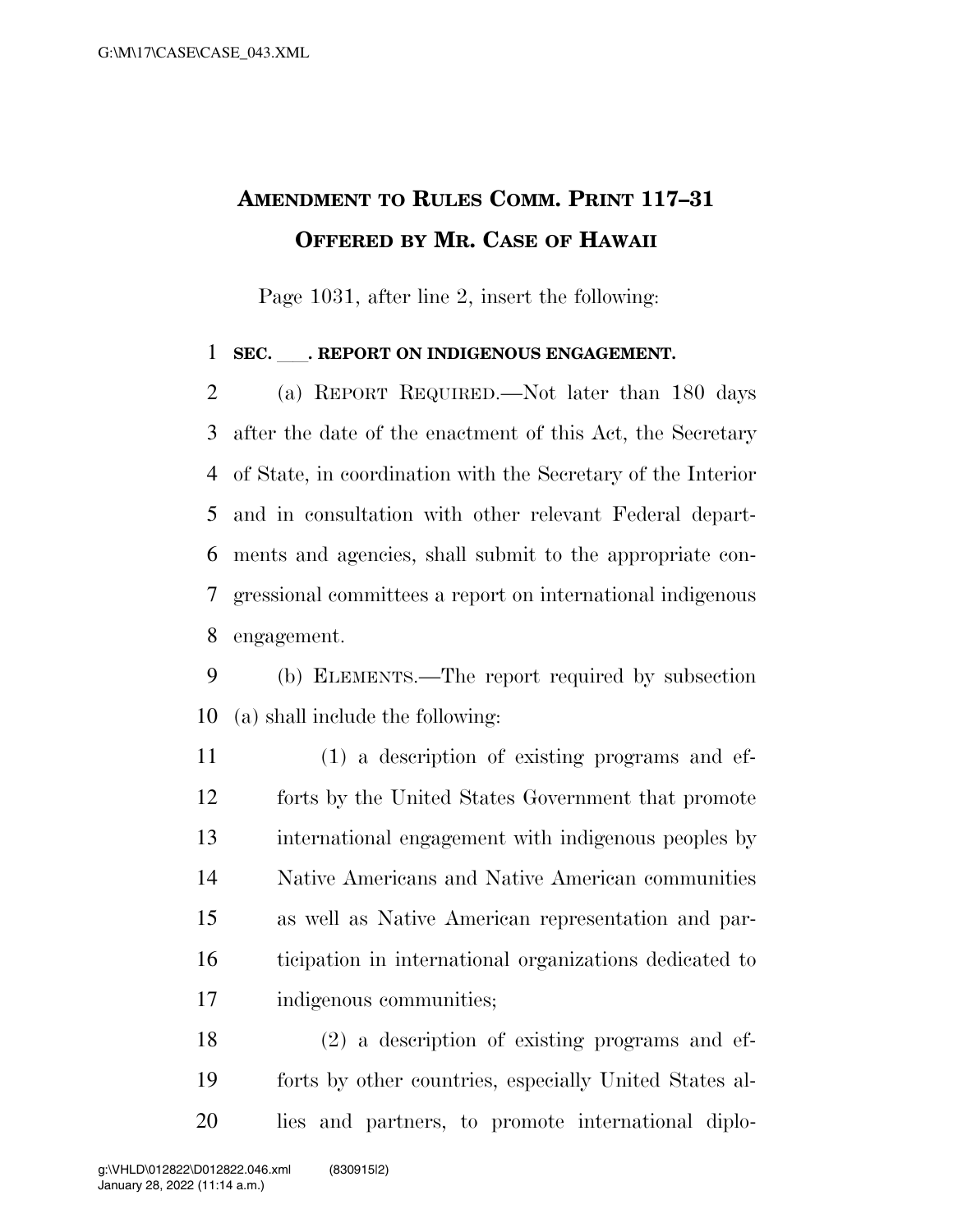$\mathfrak{D}$ 

 matic representation, educational and cultural ex- change, and other people-to-people engagements among their indigenous peoples;

 (3) a strategy for enhancing and promoting greater Native American participation and represen- tation in United States diplomatic engagement in international organizations and international edu- cational and cultural exchange programs operated by the United States Government, including the estab- lishment of an Office of Indigenous Affairs headed by a presidentially appointed Special Envoy for In-digenous Affairs; and

 (4) steps that the Secretary of State shall take to enhance cooperation and relationship with Native Americans in accordance with the Federal trust re- sponsibility and to promote best practices among the staff of the Department of State for engagement with Native Americans.

(c) DEFINITIONS.—In this section:

 (1) APPROPRIATE CONGRESSIONAL COMMIT- TEES.—The term ''appropriate congressional com-mittees'' means—

 (A) the Committee on Foreign Affairs and the Committee on Natural Resources of the House of Representatives; and